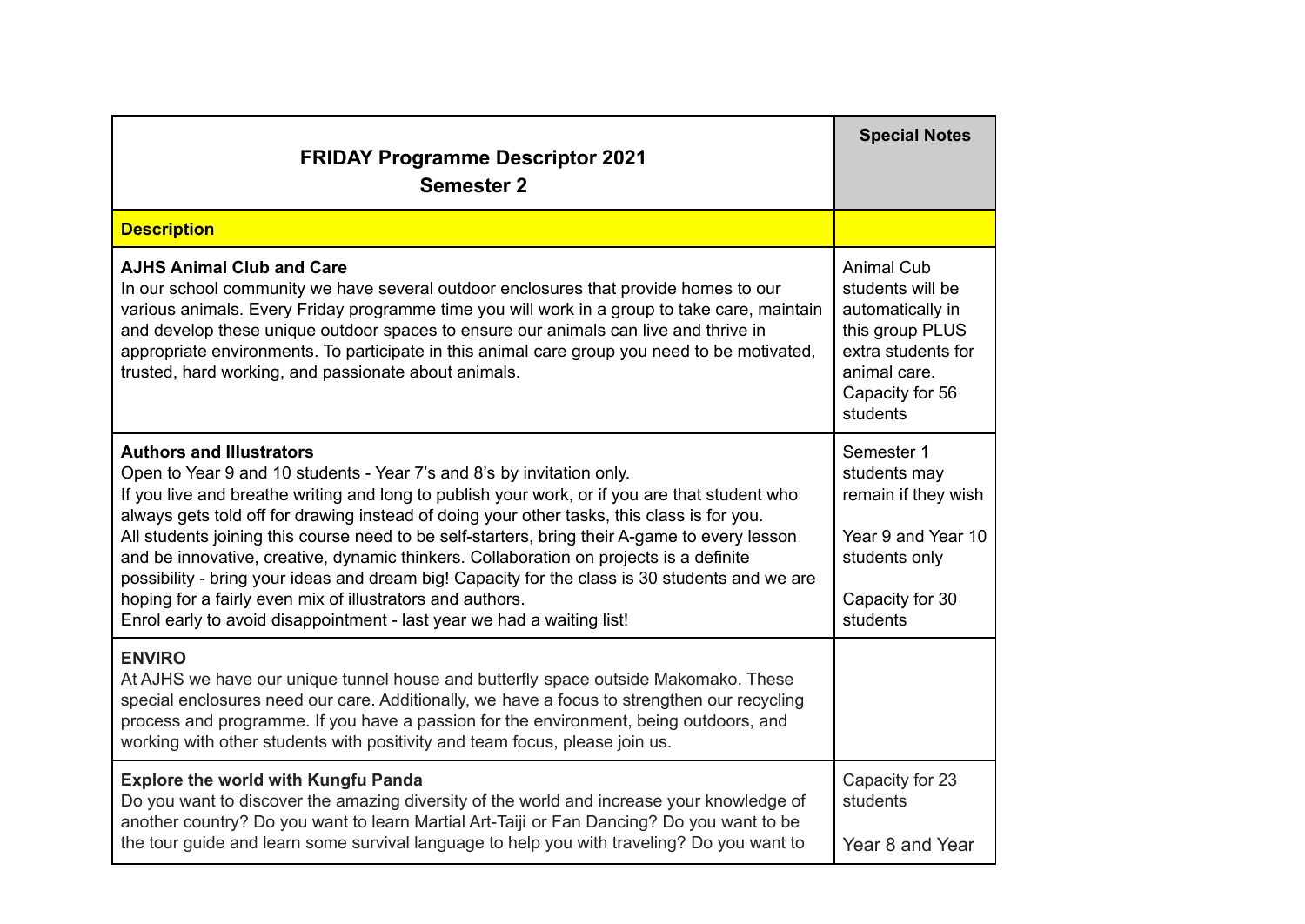| make your own food like bubble tea and sell it at market day? Do you want to learn traditional<br>card games or board games? Are you interested in different types of art like brush painting<br>and calligraphy from different countries? If you answered 'yes' to any of the above, please<br>join us on this world adventure!                                                                                                                                                                                                                                                         | 9 students only                     |
|------------------------------------------------------------------------------------------------------------------------------------------------------------------------------------------------------------------------------------------------------------------------------------------------------------------------------------------------------------------------------------------------------------------------------------------------------------------------------------------------------------------------------------------------------------------------------------------|-------------------------------------|
| <b>Book Club</b><br>Do you love reading? Do you enjoy challenging yourself by reading texts your peers would<br>not normally choose to read? If so, come and join the book club! It's a chance to get to know<br>other students with similar ideas, a chance to read together, discuss what we are reading,<br>look deeper into the meaning of the texts and delve deeper into the author's mind. It is also a<br>chance to improve your writing, as we will be critiquing the books that we read and sharing<br>these with the wider school community via a website we create.          |                                     |
| <b>Paper Art</b><br>A humble piece of paper has so many possibilities - it can be folded, laser-cut, layered and<br>made into sculptures. If you would like to create different types of paper art, from card making<br>to quilling and origami to decoupage, this is the Friday Programme for you! The options are<br>endless to make beautiful art for yourself or your family. Beginners to advanced artists may<br>apply. Open to all years. Paper will be provided along with tools and craft supplies. We look<br>forward to seeing you in Semester 2 where you try something new! |                                     |
| <b>Catering Crew</b><br>Become part of the school's Catering Crew for school events. We will focus on both service<br>and food preparation for large scale catering. Learn how to cook a range of canapes and<br>finger foods, present them beautifully and stick to a budget. We will then put our new skills to<br>the test by actually preparing and serving food at some of our school events throughout the<br>year.                                                                                                                                                                | Year 9 and Year 10<br>students only |
| <b>Chess</b><br>If there are any pupils who have not played chess before we will teach you the basic moves,<br>watch you develop these skills and strategies through playing chess, and then coach you to<br>improve. Players who are more experienced will be shown more advanced openings and<br>ideas so as to help them to become better. We will have a tournament towards the end of<br>term to test everyone's learning and champion strategies!                                                                                                                                  |                                     |
| <b>Media and Current Events</b><br>What's in the news right now? Locally? Nationally? Internationally? We will read and analyse<br>some news stories as they are breaking. Ace the current events quiz every week.                                                                                                                                                                                                                                                                                                                                                                       |                                     |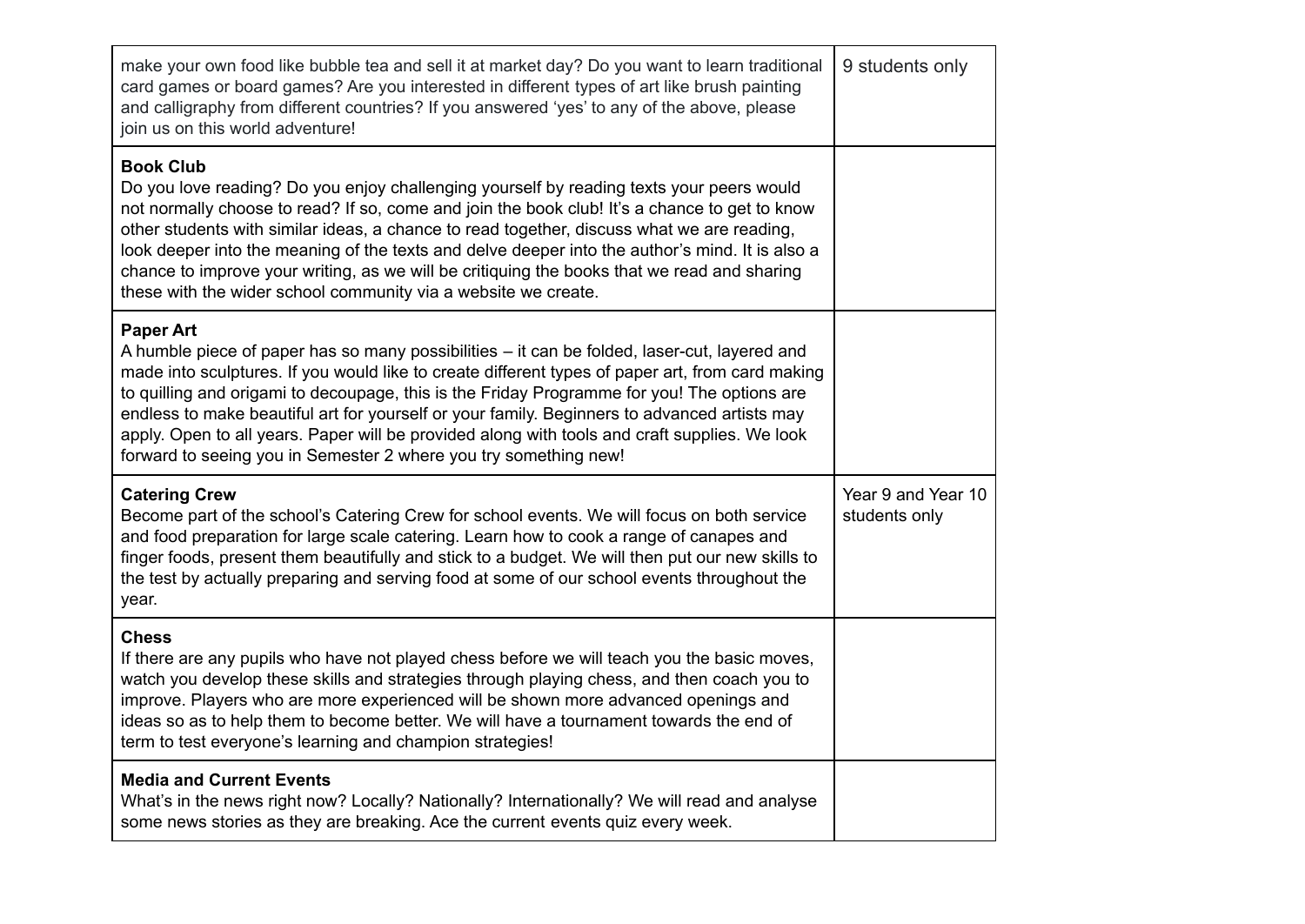| How can we as news consumers discern factual reporting from commentary or opinion? We<br>will also look at the news business, what is a news cycle, how do newspapers and TV news<br>channels make money?<br>How has modern social media changed and shaped how we now consume news and<br>information? This links strongly to ethics, values and perspectives in the NZ Social Science<br>curriculum                                                                                                                                           |                                                    |
|-------------------------------------------------------------------------------------------------------------------------------------------------------------------------------------------------------------------------------------------------------------------------------------------------------------------------------------------------------------------------------------------------------------------------------------------------------------------------------------------------------------------------------------------------|----------------------------------------------------|
| <b>Transfer Printmaking onto Wood</b><br>Each week we will explore a different technique used to transfer images onto wood.<br>Techniques include xerox laser image transfer, acsotate transfers, street art stenciling,<br>acetone and acrylic gel transferring, digital screen printing, pyrography, transparent film<br>transfer, hydro dipping and various forms of etching. During the semester students will also<br>be shown various methods of cutting and joining wood to make wooden items that they can<br>apply their imagery onto. |                                                    |
| <b>Knitting &amp; Crochet</b><br>Knitting and crocheting are similar, yet different. Both crafts use yarn to make items, but<br>knitting is done with two knitting needles and the stitches are loops. Crocheting, on the other<br>hand, is done with just one crochet hook and the stitches resemble small knots. The resulting<br>projects look different. Come along and learn either craft to create something exciting. You<br>will need to supply your own needles or hook and wool please.                                               |                                                    |
| Volleyball<br>Come and have a go, hone your skills, enjoy the competitiveness, learn to score and umpire<br>and play the game!                                                                                                                                                                                                                                                                                                                                                                                                                  | Year 9-10 only                                     |
| <b>Softball</b><br>Come and join our programme that will be fun and challenging. Learn the skills to power hit a<br>softball into the outfield. Discover the inner pitcher in you. Learn 50 to 80km per hour throws<br>and pitching. Strategy and psychology in sport.                                                                                                                                                                                                                                                                          | Year 7-10 only                                     |
| Golf<br>Are you the next Lydia Ko or Rory McIlroy? Come and learn about skill development through<br>the wonderful sport of golf in a fun, friendly and relaxed environment. This programme class<br>will be held at North Shore Golf Club (a short two minute walk from school) where an<br>experienced coach will help you to learn correct techniques and develop basic golf skills.                                                                                                                                                         | Capacity for 20<br>students (offsite<br>programme) |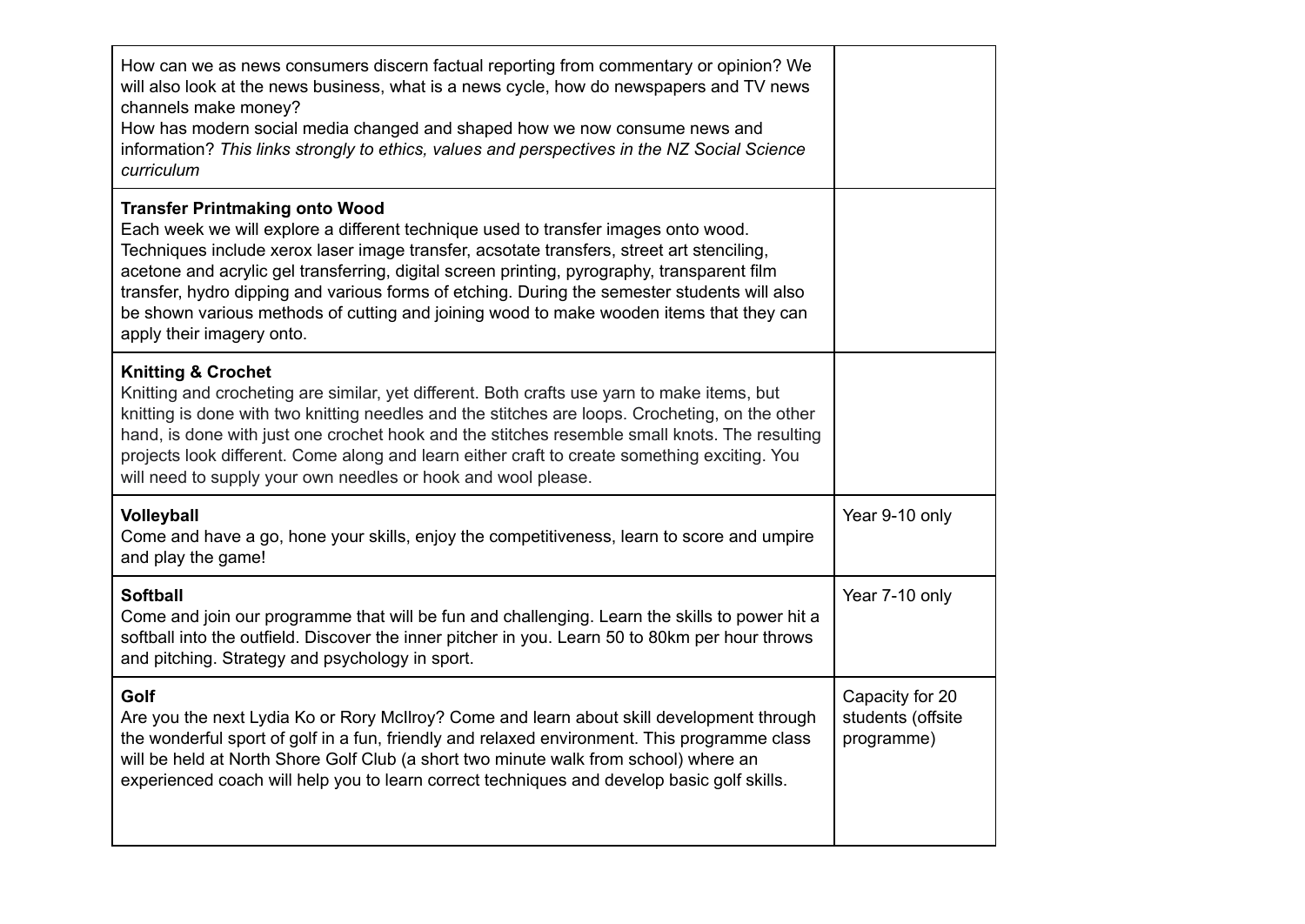| <b>500 Club</b><br>Join our card club to learn some traditional and non-traditional card games. There is more to<br>card playing than just UNO, so come and discover some new games that will involve logical<br>thinking and strategy and, most of all, fun! There will even be a chance for you to teach other<br>people favourite games you and your family enjoy.                                                                                                                                                                                                   |                             |
|-------------------------------------------------------------------------------------------------------------------------------------------------------------------------------------------------------------------------------------------------------------------------------------------------------------------------------------------------------------------------------------------------------------------------------------------------------------------------------------------------------------------------------------------------------------------------|-----------------------------|
| <b>Lego Challenge</b><br>Each week you will be given a new challenge to create a model or scene, e.g. an<br>environmentally friendly house, a space station, a water themed leisure park. All lego will be<br>provided and is mostly a group activity. You will be required to describe your creation, as well<br>as justifying your reasons for making your model. Come along and enjoy the challenge.                                                                                                                                                                 | Year 7 and 8 only           |
| <b>Girls Boot Camp</b><br>An achievable and fun opportunity to join a fitness based programme aimed at young women,<br>helping them improve their confidence and participation in physical activity. If you are<br>passionate about improving your wellbeing and fitness with a group of other young women,<br>come and join us on Friday to finish your week in an energetic and positive way. You will need<br>your PE gear, exercise shoes and water bottle.                                                                                                         |                             |
| <b>Maths Club</b><br>This programme will enhance your maths and problem solving skills, having some fun along<br>the way. You will engage in a variety of activities, looking at how maths integrates with other<br>learning areas. You will get involved with solving maths and logic puzzles and learn effective<br>strategies that help you complete these. As a group, you will also be involved in putting<br>together a maths newsletter for students. This will involve some of the activities we have<br>done as well as other ideas you would like to include. | Year 7 and 8 only           |
| <b>Minecraft Creations</b><br>Collaborate or work solo to design, plan and create a digital representation of something you<br>are interested in such as:<br>An ancient Egyptian pyramid<br>$\bullet$<br>A sustainable working farm<br>A scaled model of an existing building/city<br>$\bullet$<br>A 'new age' city<br>A space station<br>An escape room complex<br>The only limits are your imagination!                                                                                                                                                               | Capacity for 26<br>students |
| Mindfulness / Yoga                                                                                                                                                                                                                                                                                                                                                                                                                                                                                                                                                      |                             |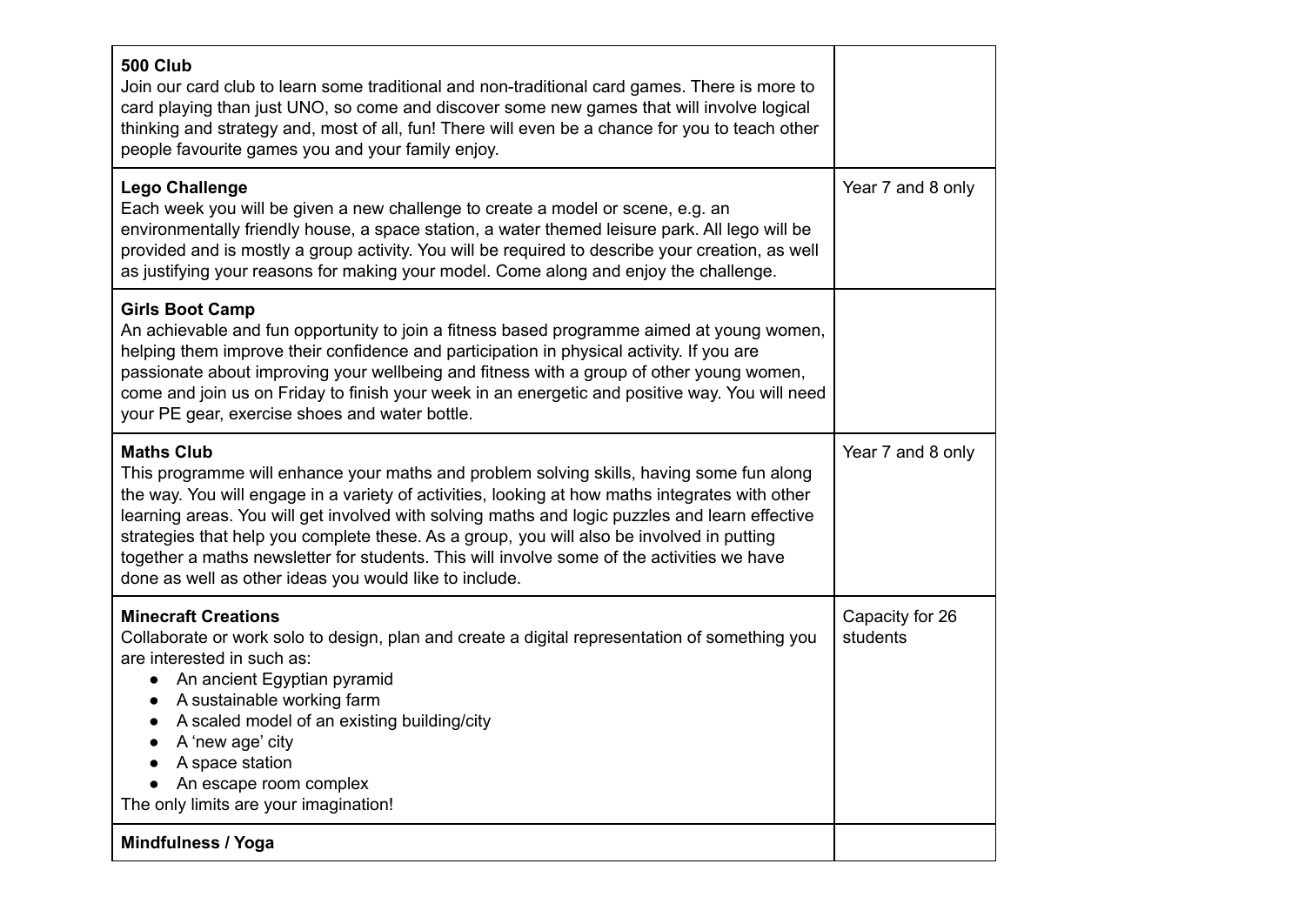| Practicing mindfulness will help you focus on the things that are important to you. We do this<br>through yoga, breathing exercises, restorative practices and keeping an acknowledgement<br>journal. Bring a mat, wear comfortable clothing and start the weekend feeling refreshed.                                                                                                           |                   |
|-------------------------------------------------------------------------------------------------------------------------------------------------------------------------------------------------------------------------------------------------------------------------------------------------------------------------------------------------------------------------------------------------|-------------------|
| <b>Fake News / Conspiracy Theories</b><br>presentation slide<br>Impact of social media<br>$\bullet$<br>Misinformation<br>$\bullet$<br>Propaganda<br>$\bullet$<br>Advertising<br>$\bullet$<br><b>Satire</b><br>$\bullet$<br>Deep fakes<br>Hoax<br>$\bullet$<br>Click bait<br>Conspiracy theories<br>In today's world, how do we know what's real? You must bring your own digital device please. | Year 8-10 only    |
| <b>Number Strategies in Games</b><br>Learn the strategies to solve sudoku and other number-based puzzles such as magic<br>squares, and board games such as Backgammon and Acey Deucey. What are the benefits<br>and disadvantages of these games? Design and make one of your own.                                                                                                              |                   |
| Planes, boats and automobiles<br>How do planes fly although they are heavier than air? Why do boats not sink when a block of<br>iron does? Why do racing cars have smooth tyres but road cars have tyres with tread? How<br>can you design cars and boats to go faster? Explore the physics behind transport design by<br>making and testing models.                                            | Year 7 and 8 only |
| <b>PE Extra</b><br>This programme is geared to those students who feel they need an additional PE lesson in<br>their week. There will be a focus on team building, team sports and fitness. PE Extra will<br>include a variety of ball sports and invasion games that will encourage you to develop both<br>skill and strategy while working with others during a range of activities.          | Year 7 and 8 only |
| Photography<br>Students will use their creativity in all sorts of environments around designated themes.<br>Whilst studying photography, students will capture moments in time and tell stories through<br>their images. They will learn to think creatively as well as developing the technical skills.<br>Please bring your own camera or ensure your phone camera works effectively.         |                   |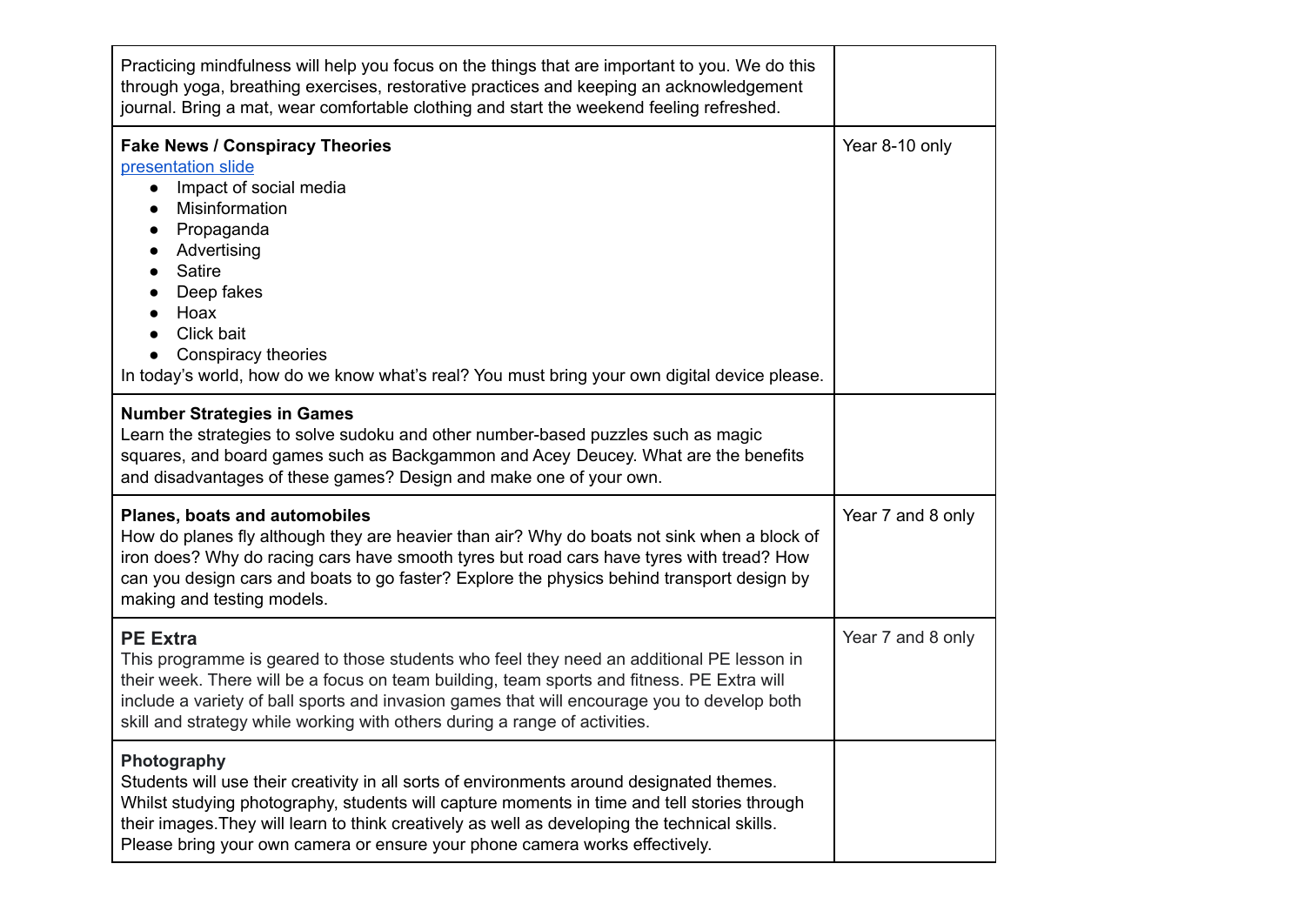| Photoshop<br>Adobe Photoshop is imaging and graphic design software used by millions of people in many<br>different roles across the world. Not only is it for photos, but you can use Photoshop for<br>designing websites, editing videos, and creating 3D artwork. In this class you will learn the<br>basics of photoshops resulting in art, websites, posters etc.                                                                                                                                                                                                                   |  |
|------------------------------------------------------------------------------------------------------------------------------------------------------------------------------------------------------------------------------------------------------------------------------------------------------------------------------------------------------------------------------------------------------------------------------------------------------------------------------------------------------------------------------------------------------------------------------------------|--|
| <b>Psychology 101</b><br>In this programme students will look at behavioural psychology, cognitive psychology,<br>attachment psychology and neuroscience with an emphasis on normal / optimal<br>developmental psychology. We will also look at the ethics of psychological experiments and<br>some past blunders. Students will learn why they have more arguments with their parents,<br>why they now want to stay up late at night, why they might get upset more easily and how to<br>navigate the journey through adolescence from a psychological perspective.                     |  |
| <b>Realistic Pencil Sketching</b><br>Do you want to improve your skills at realistic pencil sketching of real life objects? Have you<br>gained some confidence creating line sketches, and are now ready to start adding realistic<br>light, shadow and shading effects? If you are interested in bringing realistic form and<br>3-dimensionality to your still life object drawings, then this is the class for you! We will cover a<br>different subject matter each week. At the completion of this programme you will have a<br>portfolio of realistically detailed pencil sketches. |  |
| For the love of Scrapbooking<br>Bring your creativity and flair to this class. Students will use photographs to showcase their<br>life stories or the stories of someone important /interesting to them. Written accounts of each<br>memoir will be included to enhance and explain each photo. Learn how to develop themes<br>and backgrounds to create your own photo memoir. Experiment with different backgrounds,<br>colours, embellishments and layout.                                                                                                                            |  |
| <b>Sports Journalism</b><br>Do you want to learn how to write like a journalist? Love sports? Then Sports Journalism is<br>the programme for you! You will write reports on many different sports, create a player profile,<br>and learn how to pen an opinion piece. So join Sports Journalism, watch sport, write about it,<br>and have fun!                                                                                                                                                                                                                                           |  |
| <b>Sign Language</b><br>Did you know that sign language is the third official language in New Zealand? If you would<br>like to communicate with people who have no hearing, learn how to meet, greet, ask                                                                                                                                                                                                                                                                                                                                                                                |  |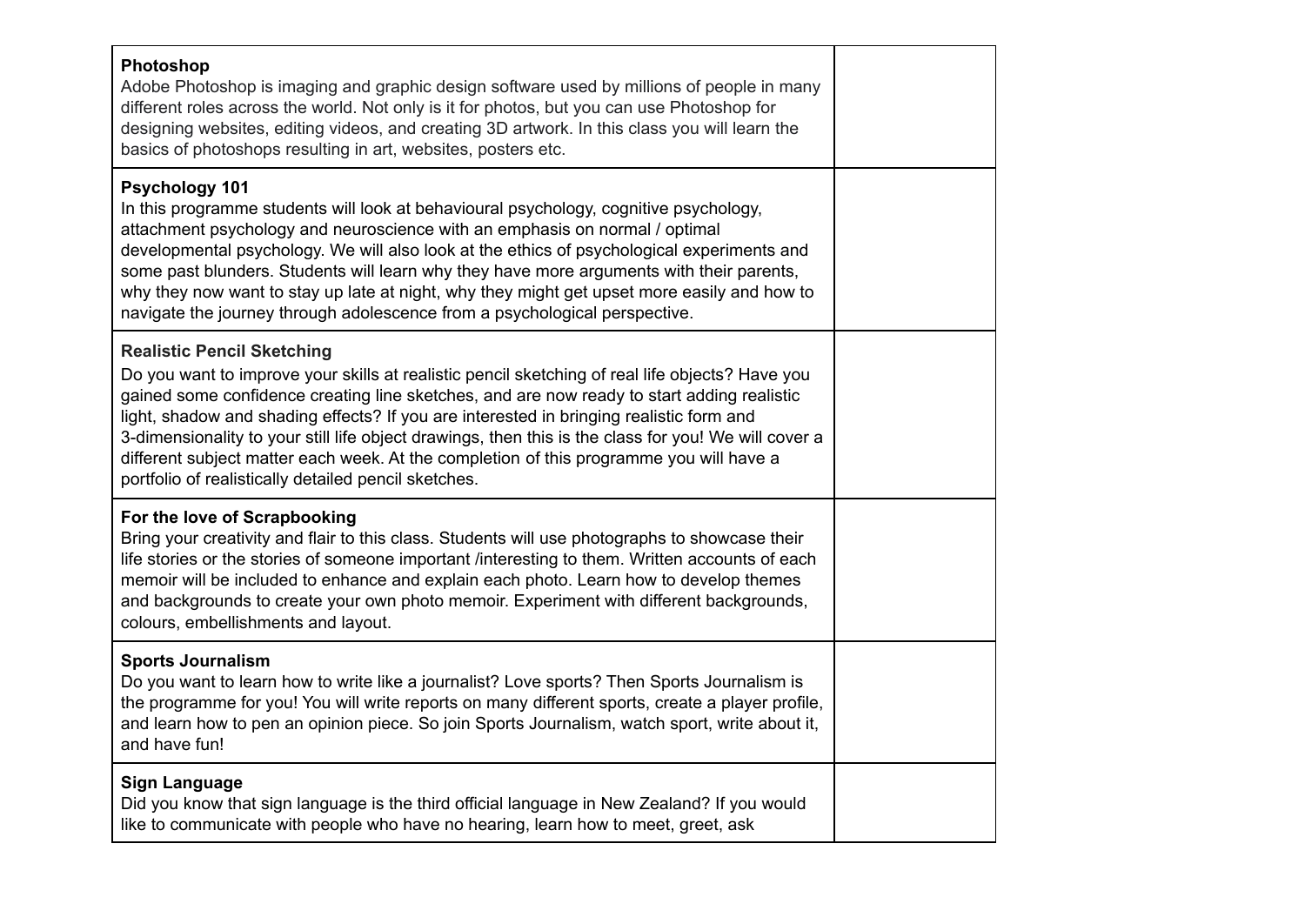| questions and respond to basic sentences through hand gestures, then this is the programme<br>for you! Learn how to hand sign popular songs - who knows where this could take you next?                                                                                                                                                                                                                                                                                                                                                                                                                            |                                                                            |
|--------------------------------------------------------------------------------------------------------------------------------------------------------------------------------------------------------------------------------------------------------------------------------------------------------------------------------------------------------------------------------------------------------------------------------------------------------------------------------------------------------------------------------------------------------------------------------------------------------------------|----------------------------------------------------------------------------|
| SWAG: The Storytellers', Worldbuilders', and Adventurers' Guild (M14)<br>Develop your creative writing skills. Learn how to write, create and act out compelling "three<br>dimensional" characters. Develop script writing or authorship skills through the discovery of<br>narrative structure and character arcs. Learn about creating realistic and immersive fictional<br>worlds, civilisations, cultures, and important personalities. Build self-confidence and develop<br>your drama and performance skills through role playing and shared storytelling games in a<br>comfortable, non-judgmental setting. |                                                                            |
| <b>Therapeutic Colouring</b><br>Need help lifting your mood? Do you need to develop your spatial and creative thinking? Do<br>you need to improve your focus and concentration in class? Therapeutic colouring is an<br>opportunity to participate in activity that will capture these things. We would love you to join<br>us to enjoy colouring in, on a variety of templates and activities. You must bring your own<br>colouring pencils.                                                                                                                                                                      |                                                                            |
| <b>Buy Low, Sell High!</b><br>Join me to learn about Wall Street and how the stock market works. This program is mostly<br>US centric but we will also learn about Te Paehoko o Aotearoa/NZ's Exchange. We will use a<br>stock market simulator to virtually invest money. Are you up for a bit of competition?<br>This is a beginners course. You will need your device.                                                                                                                                                                                                                                          | Year 8-10 only                                                             |
| The World of the Latino<br>This programme is for students who want to extend their Spanish speaking skills and<br>knowledge of latino culture. You will practice your Spanish by playing games and reading a<br>range of texts. You will immerse yourself in the latin culture by watching short clips, movies<br>and listening and analysing Spanish music.                                                                                                                                                                                                                                                       | Open to Year 9<br>and Y10 students<br>who have taken<br>Spanish previously |
| Yoga and mindfulness<br>Life can be crazy at times! In our busy world it's important to find the time for self-care. This<br>comes in many forms, and some of the self-care that we will be exploring will be taking care<br>of our bodies with Yoga for relaxation and strength, taking care of our minds with<br>mindfulness, and taking care of our emotions with gratitude journaling. Come and join a group<br>where we learn to appreciate the art of self-care. This programme could help you to manage<br>stress and boost compassion, focus, empathy, patience, energy, and ultimately, happiness.        |                                                                            |
| Dance (PAC)                                                                                                                                                                                                                                                                                                                                                                                                                                                                                                                                                                                                        |                                                                            |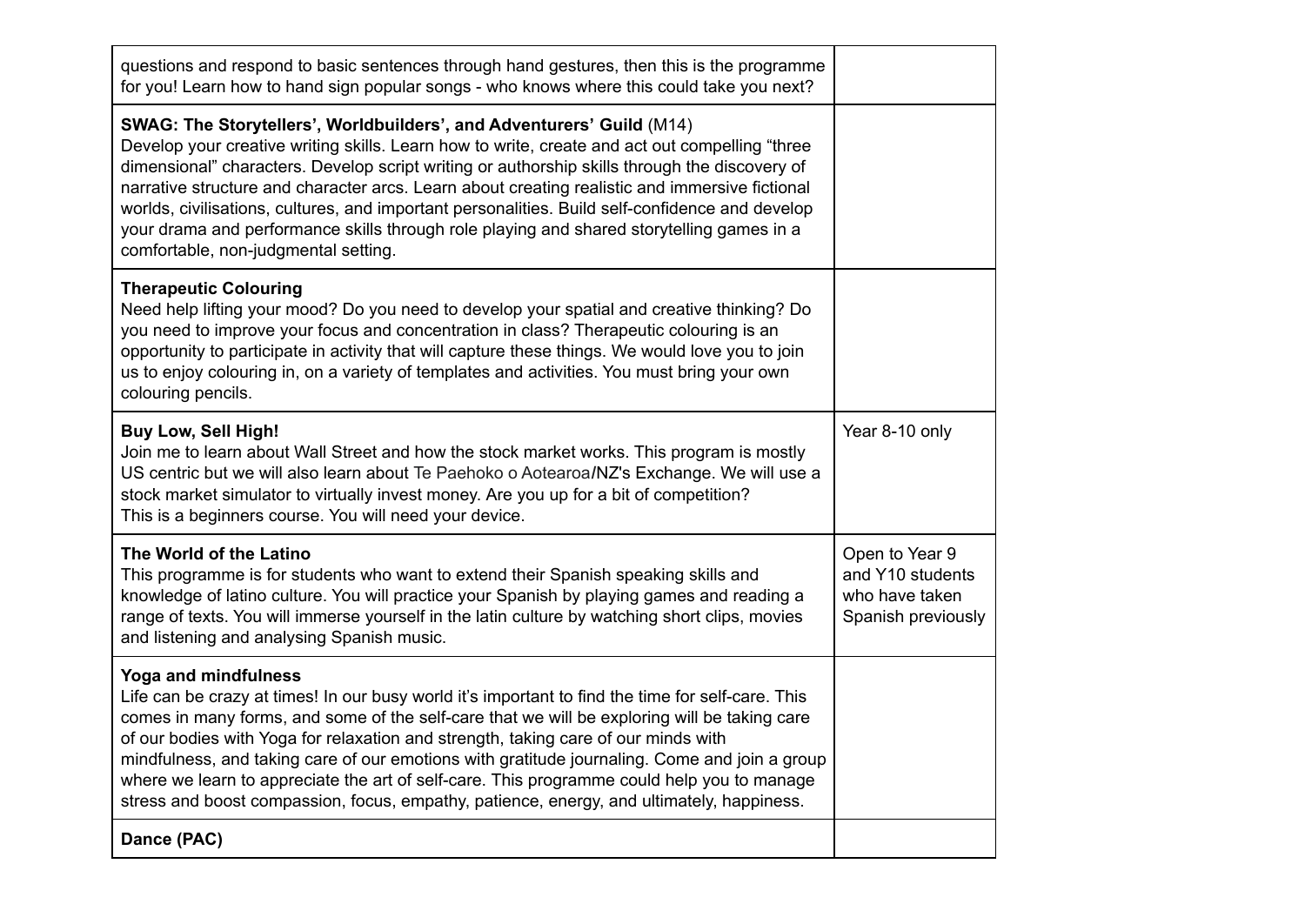| Come and join us for a FUN session of dancing! We will learn and explore many genres,<br>including; musical theatre, hip hop, tap, jazz and latin. We will hopefully put on our own<br>performance in Term 4 to wow the crowds!                                                                                                                                                                                                                                                        |  |
|----------------------------------------------------------------------------------------------------------------------------------------------------------------------------------------------------------------------------------------------------------------------------------------------------------------------------------------------------------------------------------------------------------------------------------------------------------------------------------------|--|
| Performing Arts Tribe (Musical Theatre and Behind the Scenes)<br>Whether you want to be on stage or help out behind the scenes, whether you are a novice or<br>experienced, the world of Performing Arts offers so many opportunities to learn and grow with<br>others who are also passionate about the Performing Arts. We will hopefully work with the<br>other Performing Arts Groups to produce a performance in Term 4 which will wow the crowds!                                |  |
| <b>Sports Coaching &amp; Leadership</b><br>If you aspire to be involved in sports leadership, either as a coach, umpire or manager, this is<br>your opportunity to develop your skills. Each week we will examine different aspects of<br>coaching and leadership, such as qualities of a good coach, leadership styles, effective<br>feedback and developing engaging sessions.                                                                                                       |  |
| <b>Puzzles and Brain Challenges</b><br>Do you enjoy solving sudoku, crosswords and riddles? What about escape room sequences<br>and challenges? Come and enjoy solving puzzles and brain teasers. You will have the<br>opportunity to design, draw and publish your own puzzles and escape room sequences as<br>well. Beginners and pros welcome!                                                                                                                                      |  |
| <b>Board Games</b><br>Do you want to become a better version of yourself and learn to cooperate and challenge<br>others in a respectful manner? Board games can provide this opportunity for you!<br>Playing board games improves your memory, develops logic and reasoning, extends your<br>critical thinking, and expands your teamwork and communication skills. Come along, relax,<br>play and engage in a variety of board games that will reset your mind on a Friday afternoon. |  |
| K-POP - language and culture                                                                                                                                                                                                                                                                                                                                                                                                                                                           |  |
| Do you watch a lot of K-dramas or K-music? Do you want to explore a different culture and<br>learn a new language? Join this Korean course to learn all about the Korean culture, analyse<br>Korean films and learn the basics of Korean language!                                                                                                                                                                                                                                     |  |
| AJHS Choir (Junior Choir from Wed PROG also welcome to join)                                                                                                                                                                                                                                                                                                                                                                                                                           |  |
| Singing is fun, uplifting, inspiring tonic for the soul. Give it a go - you'll see that we are a<br>group of diverse people with a shared passion for choral singing. You will also enjoy a healthy<br>dose of musical challenge and you'll make some wonderful new friendships too!                                                                                                                                                                                                   |  |